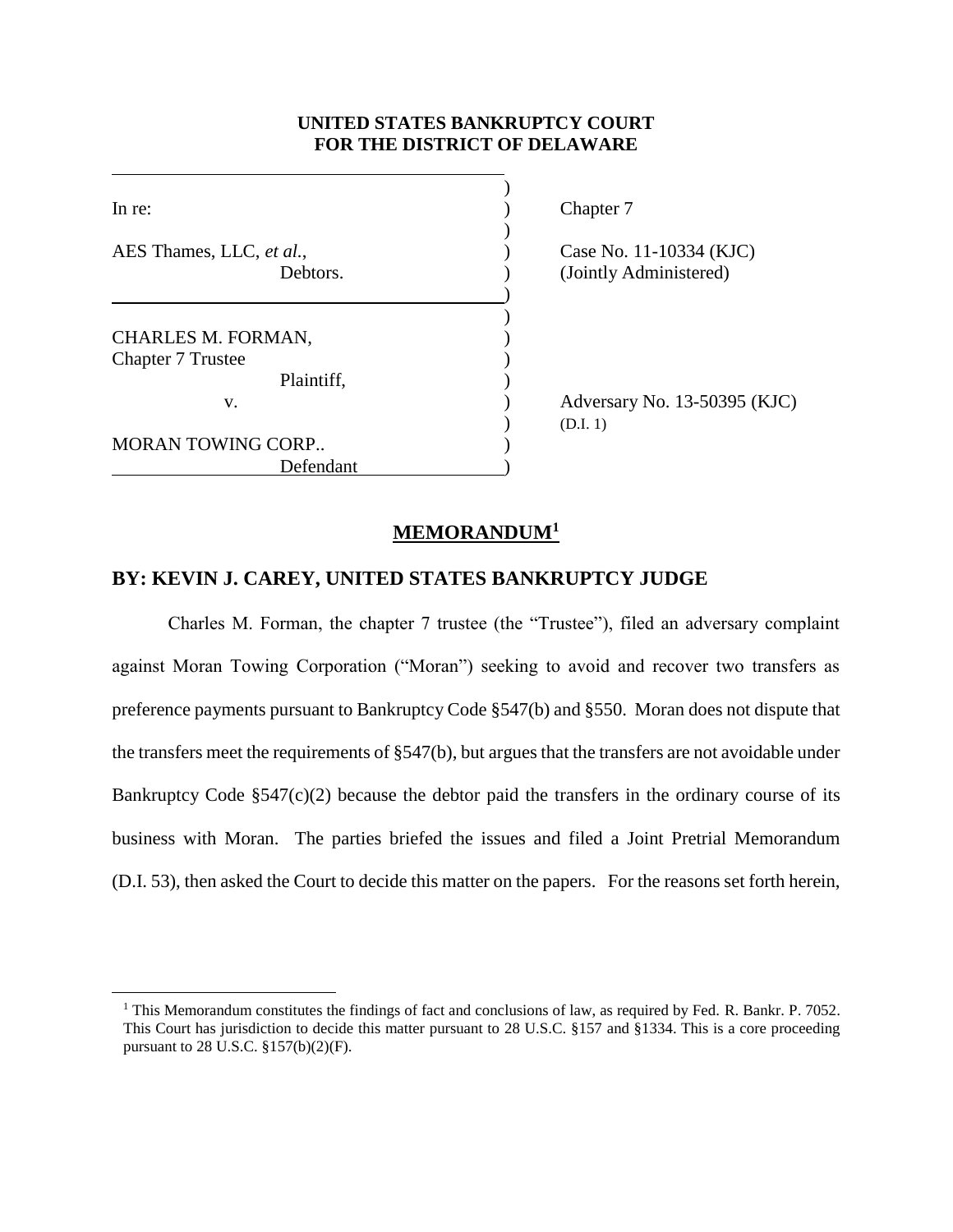I conclude that the Trustee may not avoid and recover the transfers at issue because those transfers were made in the ordinary course of business between the Debtor and Moran.

#### Undisputed Facts

The parties agreed to the following facts in the Joint Pretrial Memorandum:<sup>2</sup>

On February 1, 2011 (the "Petition Date"), AES Thames, L.L.C. (the "Debtor") filed a

voluntary chapter 11 bankruptcy petition in this Court. On January 23, 2012, the Court entered an

order converting the Debtor's case to chapter 7. On January 24, 2012, the Trustee was appointed.

Prior to the Petition Date, the Debtor owned and operated a coal-fired power plant located

in Connecticut (the "Facility"). On November 12, 2004, the Debtor entered into a Transportation

Agreement (the "Agreement') with Moran under which Moran agreed to provide marine services

to transport coal by vessel or barge to the Debtor's Facility.<sup>3</sup> The payment terms of the Agreement

provided, in part, that:

 $\overline{a}$ 

a. Freight shall be on the loaded quantity of cargo (and where applicable, deadfreight), as provided in Part I of the Agreement. Freight shall be deemed earned on loading of cargo, Vessel and/or cargo lost or not lost, and shall be paid without discount in U.S. currency.

b. [Moran] shall invoice [the Debtor] on a voyage basis within ten (10) business days after loading each cargo utilizing the tonnage reported by the cargo loader's certified scales and the applicable Base Freight Rate as set forth in Part I. On the twenty-fifth  $(25<sup>th</sup>)$  day of each month, [the Debtor] shall issue payment to [Moran] (via wire transfer to such account as [Moran] may specify in writing from time to time) for all cargoes loaded during the previous calendar month. If the said twenty-fifth day is not a business day, then payment shall be made on the first business day following said twenty-fifth day.

<sup>&</sup>lt;sup>2</sup> The Court appreciates the efforts of the parties to present a complete and particularly helpful Joint Pretrial Memorandum.

<sup>&</sup>lt;sup>3</sup> A copy of the Agreement is attached as Exhibit A to the Joint Pretrial Statement (D.I. 53-1).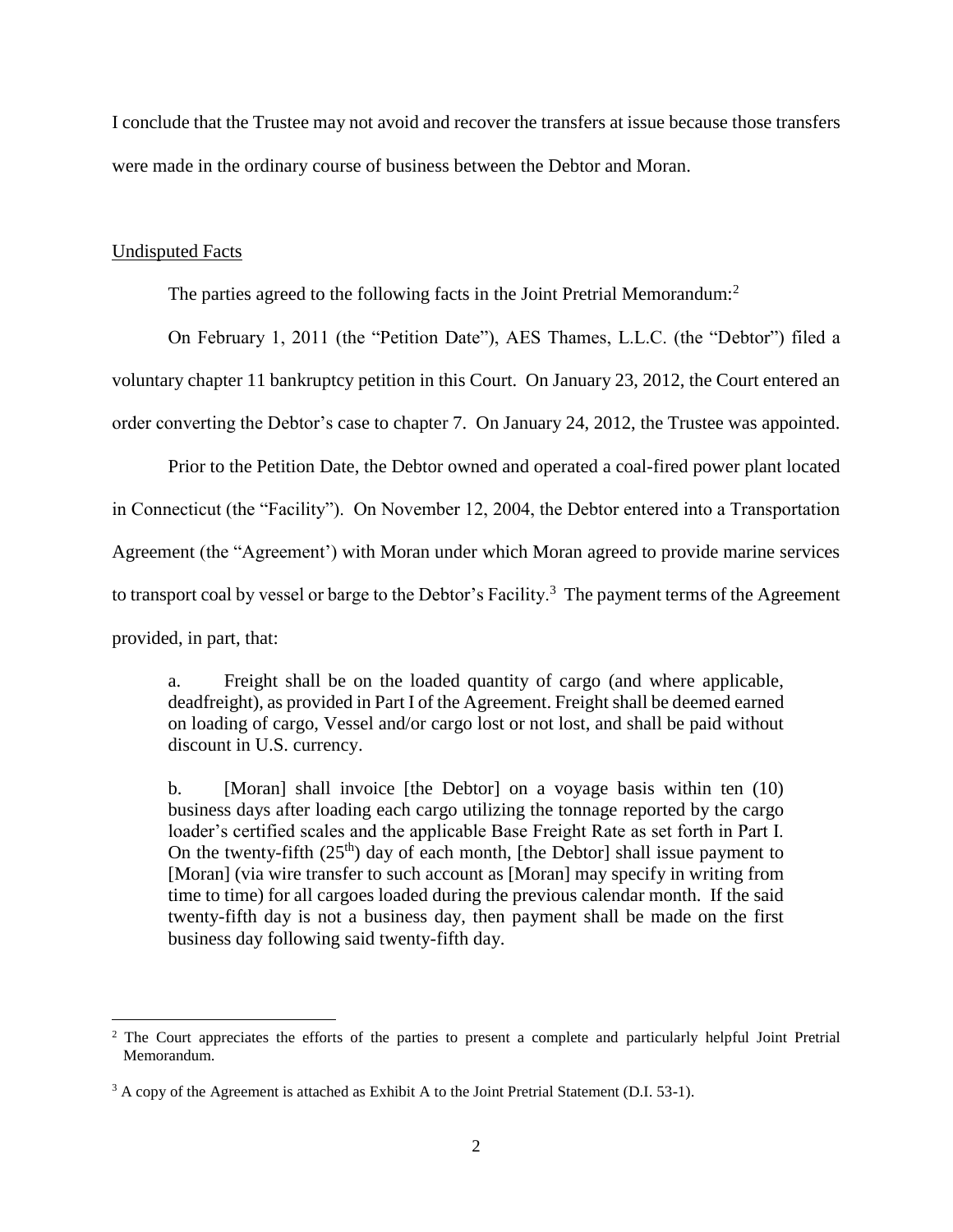Between July 16, 2007 and September 22, 2010 (the "Historical Period"), Moran invoiced the Debtor for transportation services provided, and the Debtor paid those invoices. <sup>4</sup> Between October 5, 2010 and November 16, 2010, Moran sent eight invoices to the Debtor for transportation services it provided (the "Preference Period Invoices"). Pursuant to the Agreement, five of the Preference Period Invoices were due to be paid on November 26, 2010, but were paid on December 15, 2010; that is, 19 days late.<sup>5</sup> The other three Preference Period Invoices were due to be paid on December 26, 2010, but were paid on January 6, 2011; that is, 10 days late.<sup>6</sup> Moran did not take any unusual action to collect the Preference Period Invoices.

All payments made in both the Historical Period and the Preference Period were paid by wire transfer. During the Historical Period, invoice amounts ranged from \$42,217.97 to \$138,707.81. During the Preference Period, invoice amounts ranged from \$69,340.99 to \$122,995.00.

The number of invoices paid by one payment during the Historical Period ranged from one to eight invoices. The number of invoices paid by one payment during the Preference Period ranged from three to five invoices.

Pursuant to Bankruptcy Code §547 and §550, the Trustee seeks to avoid and recover from Moran the transfers made on December 15, 2010 and January 6, 2011, totaling \$798,068.23 (the "Transfers"). The parties agree that Moran provided the Debtor with \$445,446.43 of unpaid new value pursuant to Bankruptcy Code §547(c)(4), leaving a balance of \$352,618.78, prior to application of any ordinary course of business defense under  $\S$ 547(c)(2)(A).

<sup>4</sup> Exhibit B to the Joint Pretrial Statement (D.I. 53-2) is a chart summarizing the invoices sent by Moran to the Debtor and payments made by the Debtor to Moran during the Historical Period.

<sup>5</sup>Exhibit C to the Joint Pretrial Statement (D.I. 53-3) is a chart summarizing the payments made within 90 days prior to the Petition Date; that is, between November 3, 2010 and January 31, 2011 (the "Preference Period.").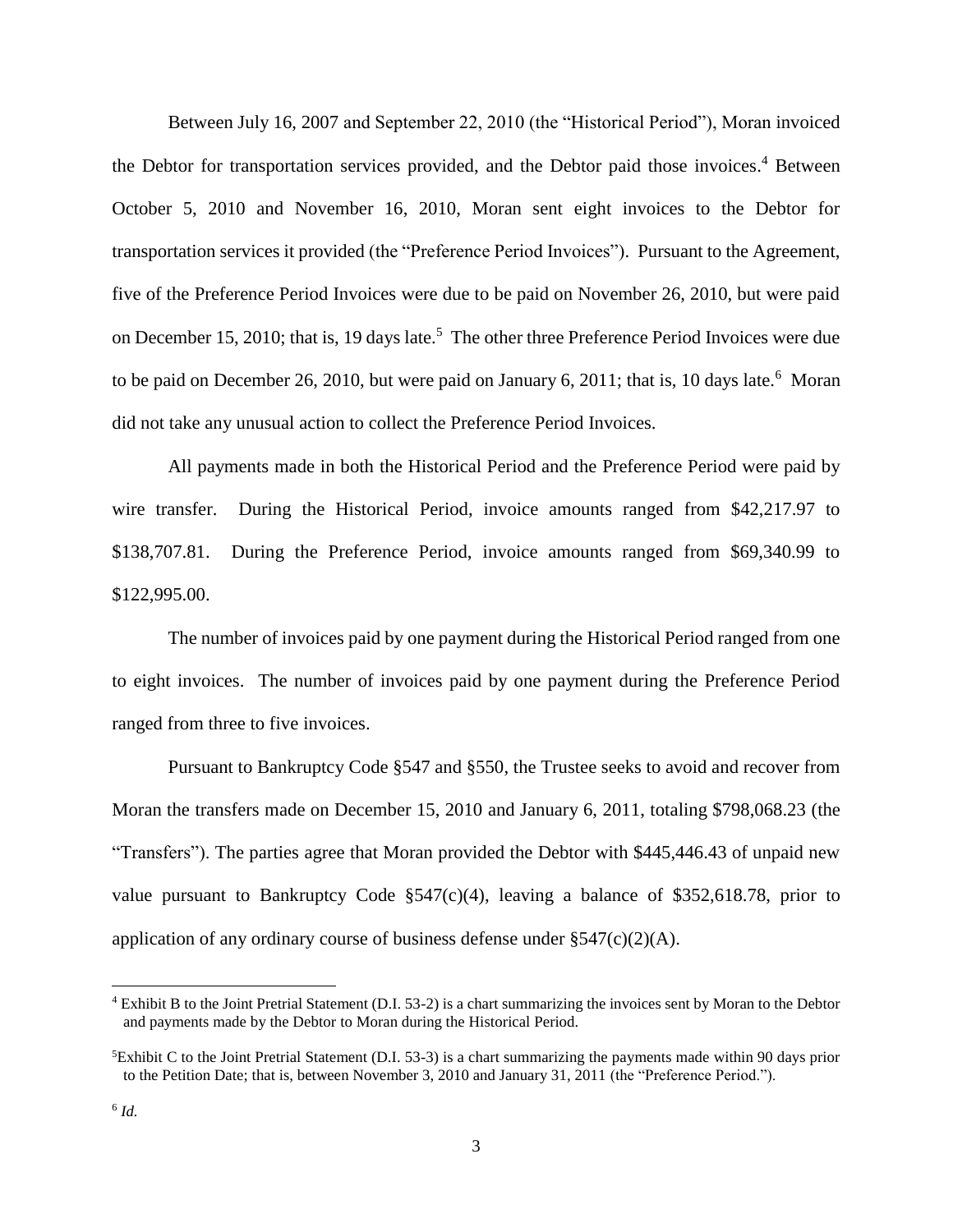### Discussion

"When a debtor makes a payment to an ordinary unsecured creditor within 90 days before declaring bankruptcy, assuming that a number of other statutory elements are met, the payment will be stigmatized as an avoidable 'preference.'"<sup>7</sup> The ordinary course of business defense found in Bankruptcy Code §547(c)(2) provides a safe harbor for the transferee of a preference payment by precluding a trustee from avoiding it "to the extent that such transfer was in payment of a debt incurred by the debtor in the ordinary course of business or financial affairs of the debtor and the transferee, and such transfer was (A) made in the ordinary course of business or financial affairs of the debtor and the transferee; or (B) made according to ordinary business terms."<sup>8</sup>

The Court of Appeals for the Third Circuit has explained that the ordinary course of business defense is designed to balance the interests of the debtor and creditors, stating:

[T]he preference rule aims to ensure that creditors are treated equitably, both by deterring the failing debtor from treating preferentially its most obstreperous or demanding creditors in an effort to stave off a hard ride into bankruptcy, and by discouraging the creditors from racing to dismember the debtor. On the other hand, the ordinary course exception to the preference rule is formulated to induce creditors to continue dealing with a distressed debtor so as to kindle its chances of survival without a costly detour through, or a humbling ending in, the sticky web of bankruptcy.<sup>9</sup>

<sup>7</sup> *Fiber Lite Corp. v. Molded Acoustical Prods., Inc. (In re Molded Acoustical Prods., Inc.),* 18 F.3d 217, 219 (3d Cir. 1994) *superseded, in part, by statute,* Bankruptcy Abuse Prevention and Consumer Protection Act of 2005, P.L. 109-8, Title IV, §409, 119 Stat 23 (Apr. 20, 2005). Despite the later amendment to §547, the Third Circuit's analysis upon which I rely for present purposes remains vital, persuasive and controlling.

<sup>8</sup> *Burtch v. Texstars, Inc. (In re AE Liquidation, Inc.),* Case No. 08-13031, Adv. No. 10-55502, 2013 WL 5488476, \*2 (Bankr. D. Del. Oct. 2, 2013); 11 U.S.C. § 547(c)(2) (2016).

<sup>9</sup> *Molded Acoustical Prods*, 18 F.3d at 219.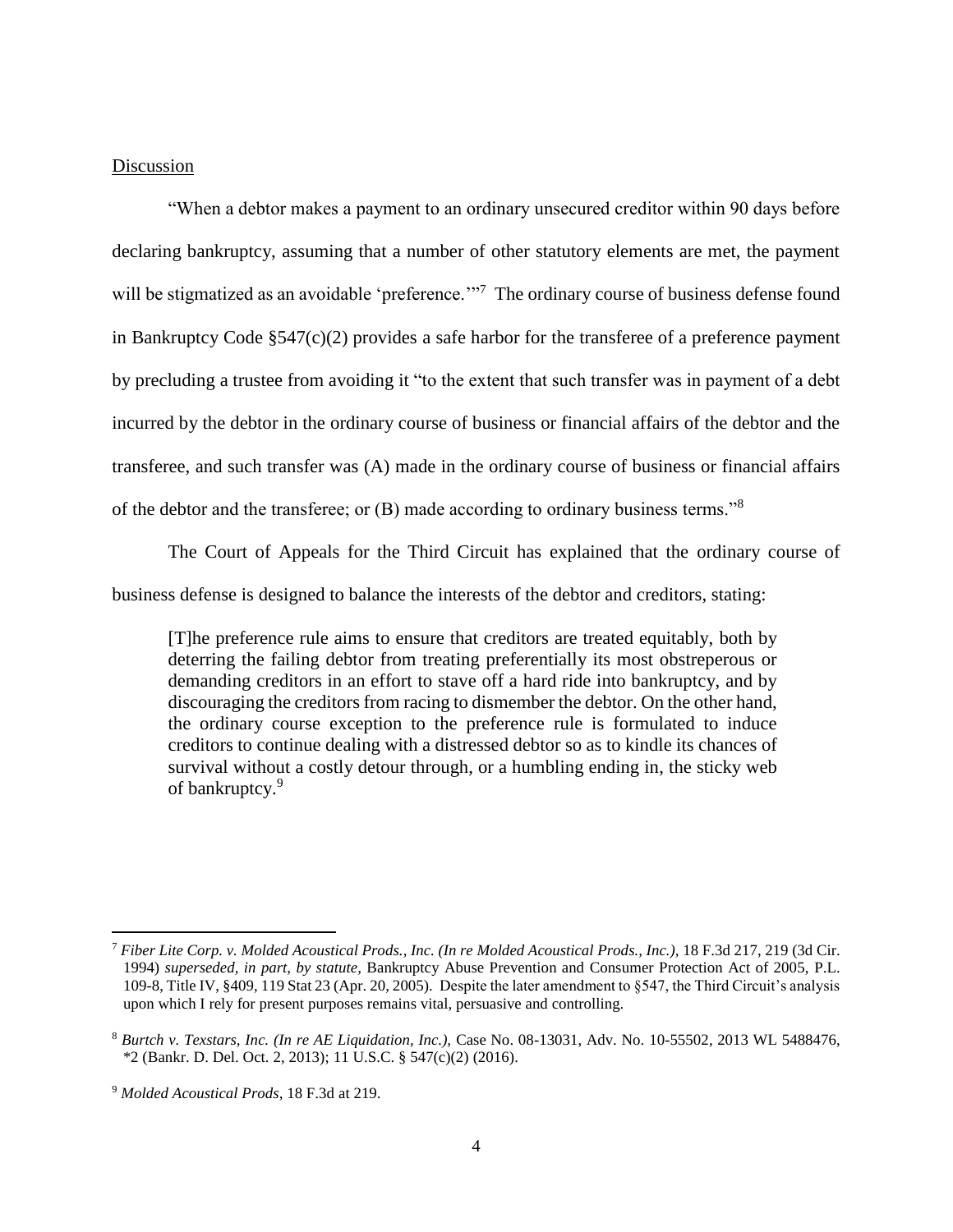The creditor bears the burden of proving that the transfers at issue fall within the ordinary course of business exception.<sup>10</sup> There is no dispute that the Transfers here paid a debt that was incurred in the ordinary course of business between the Debtor and Moran. The only issue is whether Moran can meet its burden that payment of the Transfers occurred in the ordinary course of business under  $\S 547(c)(2)$ (A).

"The determination of whether a creditor has met its burden under section  $547(c)(2)(A)$  is a subjective test involving the consistency of transactions between the creditor and the debtor before and during the preference period."<sup>11</sup> When reviewing the transactions for consistency, a court should consider several factors:

- (i) The length of time the parties engaged in the type of dealing at issue;
- (ii) Whether the subject transfers were in an amount more than usually paid;
- (iii) Whether the payments at issue were tendered in a manner different from previous payments;
- (iv) Whether there appears to be an unusual action by the creditor or debtor to collect on or pay the debt; and
- (v) Whether the creditor did anything to gain an advantage (such as obtain additional security) in light of the debtor's deteriorating financial condition.<sup>12</sup>

"No one factor is determinative. Rather, the Court should consider the parties' relationship in its

entirety."<sup>13</sup>

 $10$  11 U.S.C. §547(g).

<sup>11</sup> *AE Liquidation,* 2013 WL 5488476 at \*3 citing *SEC v. First Jersey Sec., Inc. (In re First Jersey Sec. Inc.),* 180 F.3d 504, 512 (3d Cir. 1999).

<sup>12</sup> *AE Liquidation,* 2013 WL 5488476, \*3 citing *Burtch v. Detroit Forming, Inc. (In re Archway Cookies),* 435 B.R. 234, 241-42 (Bankr. D. Del. 2010); *Hechinger Liquidation Trust v. James Austin Co. (In re Hechinger Inv. Co. of Del., Inc.),* 320 B.R. 541, 548-49 (Bankr. D. Del. 2004).

<sup>13</sup> *AE Liquidation,* 2013 WL 5488476, \*3 citing *Burtch v. Revchem Composites, Inc. (In re Sierra Concrete Design, Inc.),* 463 B.R. 302, 306 (Bankr. D. Del. 2012).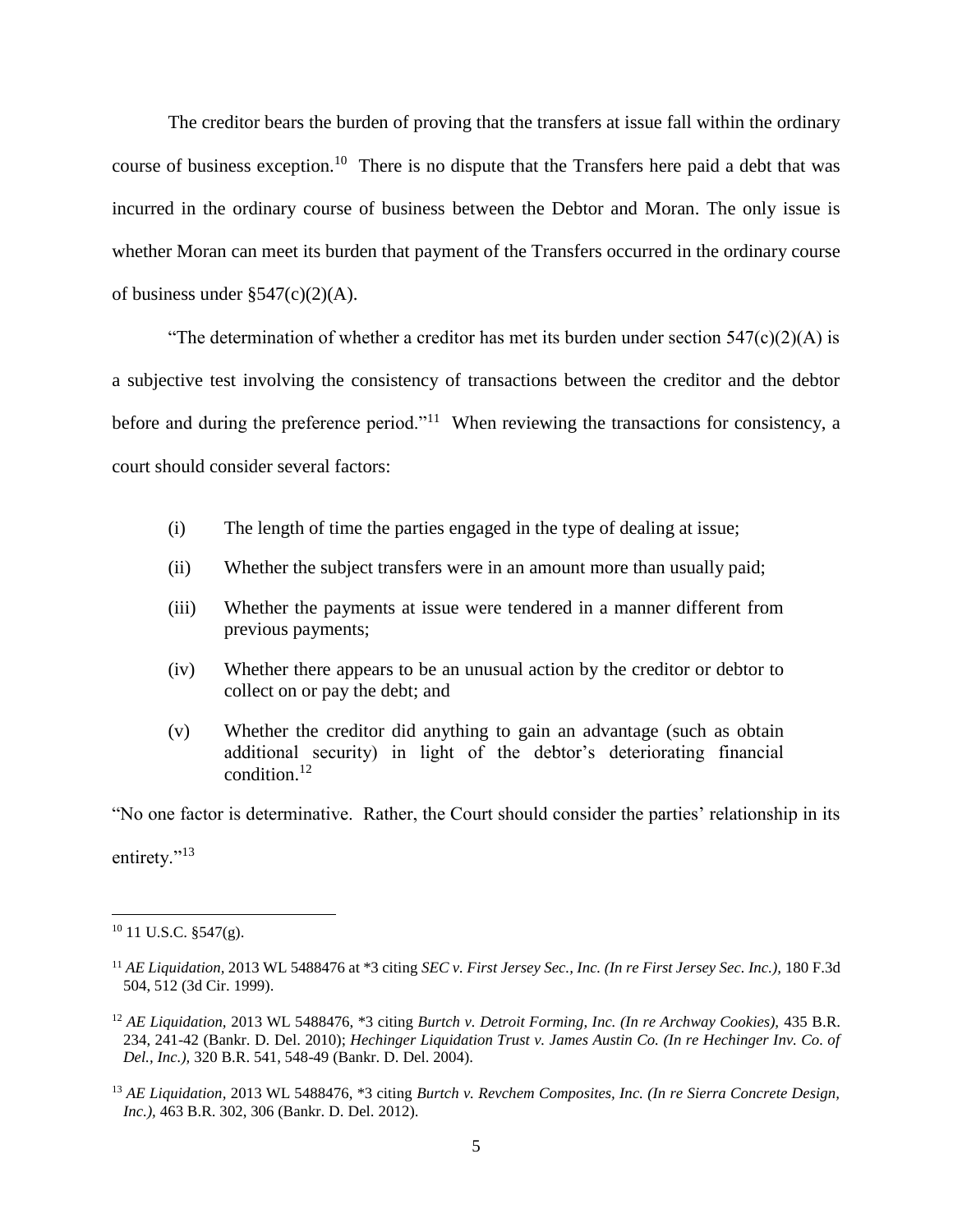Exhibit B to the Joint Pretrial Statement shows that payments from the Debtor to Moran during the Historical Period cover a period of more than three years, sufficient to establish an ordinary course of dealings between the parties.<sup>14</sup> Moreover, the parties have stipulated that Moran did not take any unusual action to collect the Preference Period Invoices.

The dispute boils down to whether the Transfers during the Preference Period are similar to the transfers made during the Historical Period. In determining the ordinary course of dealings between the parties, courts place particular importance on the timing of payments.<sup>15</sup> "Courts have found that small deviations in payment timing may not be so significant as to defeat the ordinariness of such payments."<sup>16</sup> "In contrast, courts have held greater deviations in payment timing sufficiently significant to defeat the ordinariness of such payments."<sup>17</sup>

<sup>&</sup>lt;sup>14</sup> *AE Liquidation*, 2013 WL 5488476, \*4 (two-year relationship was sufficient to establish an ordinary course of dealing); *Archway Cookies,* 435 B.R. at 243 (same).

<sup>15</sup> *Archway Cookies*, 435 B.R. at 243 (internal punctuation omitted) quoting *Radnor Holdings Corp. v. PPT Consulting, LLC*, Case No. 06-10894, 2009 WL 2004226, \*5 (Bankr. D. Del. Jul. 9, 2009).

<sup>16</sup> *Radnor Holdings,* 2009 WL 2004226, \*5 *citing In re Ice Cream Liquidation, Inc.,* 2005 WL 976935 (Bankr. D. Conn.2005) (holding that a five-day discrepancy between average days outstanding during the pre-preference period versus during the preference period did not make the payments out of the ordinary course of business); *In re Valley Steel Corp.,* 182 B.R. 728 (Bankr. W.D. Va.1995) (holding that a difference between approximately 54 days prepreference average days to payment and approximately 67 days preference average days to payment did not make the payments out of the ordinary course of business); *In re Bank of New England Corp.,* 161 B.R. 557 (Bankr. D. Mass.1993) (holding that a difference between 38.4 days pre-preference average number of days to payment and 54.7 days preference average number of days to payment did not make the payments out of the ordinary course of business). *See also AE Liquidation*, 2013 WL 5488476, \*4 (holding that change between historical average number of days to payment (49.68) and preference period average number of days (41.98) was not significant); *Archway Cookies,* 435 B.R. at 244 (holding that difference of 4.9 days in the number of days to payment in the historical period and the preference period was not material).

<sup>17</sup> *Radnor Holdings,* 2009 WL 2004226, \*5 *citing In re Parkview Hospital,* 213 B.R. 509 (Bankr. N.D. Ohio 1997) *aff'd,* 181 F.3d 103 (6th Cir.1999) (holding that the increase from paying batches of invoices on average between 23 - 32 days late during the historical period to an average of 72 days late during the preference period was a "substantial deviation" from the parties' ordinary course of business). *See also Forklift Liquidating Trust v. Clark-Hurth (In re Forklift LP Corp.),* 2006 WL 2042979, \*8 (D. Del. Jul. 20, 2006) (denying ordinary course of business defense when (i) the number of days for payment of invoices shifted from an average of 97 days during the historical period to an average of 154 days during the preference period, and (ii) an increase from 58.4% of invoices paid between 61 and 90 days after invoice in the historical period to 63% of invoices paid over 120 days after invoice in the preference period).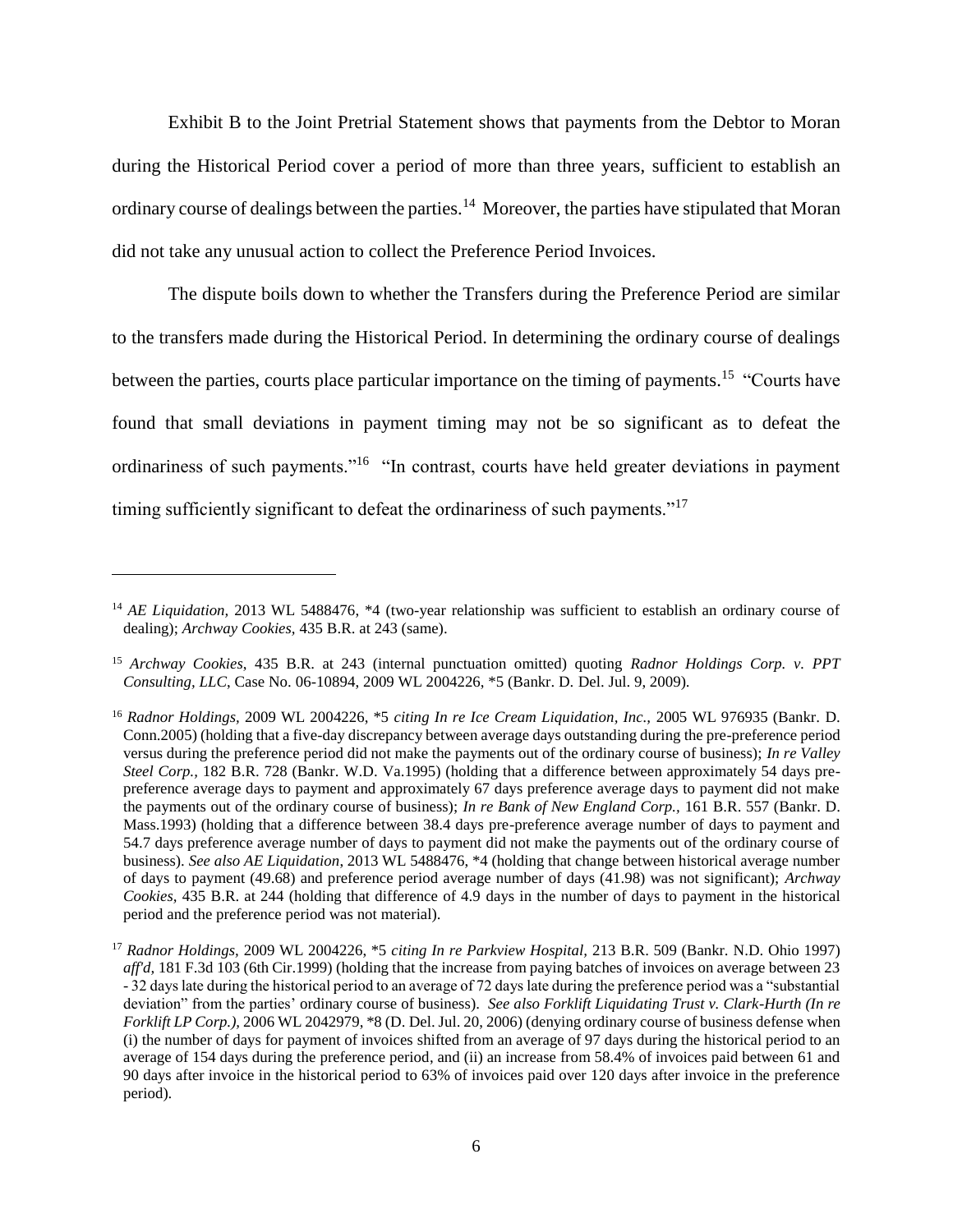In this matter, the parties disagree about how to compute the timing of the payments. The Debtor paid Moran based on the loaded quantity of cargo (i.e., coal) being shipped to the Debtor. Under the Agreement, Moran generated an invoice within ten days after the loading of a vessel. The Agreement further provided that on the  $25<sup>th</sup>$  day of each month (or, if the  $25<sup>th</sup>$  was not a business day, then the first business day thereafter) (the "Due Date"), the Debtor would pay Moran for all cargoes loaded during the previous calendar month. When analyzing the timing of the Debtor's payments, one could choose to review the number of days between the loading date and payment, the invoice date and payment, or the Due Date and payment. Moran analyzes all three, resulting in an array of numbers. The Trustee, however, argues that it is appropriate in this case to analyze only whether the Debtor consistently paid Moran on the Due Date or, if thereafter, to calculate the number of days the payment was made after the Due Date. Measuring the time from load date to payment, or from invoice date to payment, does not reflect whether the payments were timely or whether there was a consistency to the payments. I agree with the Trustee.

The Debtor made two payments to Moran during the Preference Period, and those payments were made 19 days and 10 days, respectively, after the applicable Due Date. Based on the information set forth in Exhibits B and C to the Joint Pretrial Statement, the Trustee argues that during the Historical Period the Debtor paid Moran on average 2.45 days after the Due Date, while during the Preference Period the Debtor paid Moran on average 15.63 days after the Due Date. The Trustee also points out that during the lengthy Historical Period, only 4 of 164 invoices (or 2.44%) were paid 10 days or later after the Due Date. Therefore, the Trustee concludes, the Preference Period Transfers did not conform to more than 97% of the payments during the Historical Period.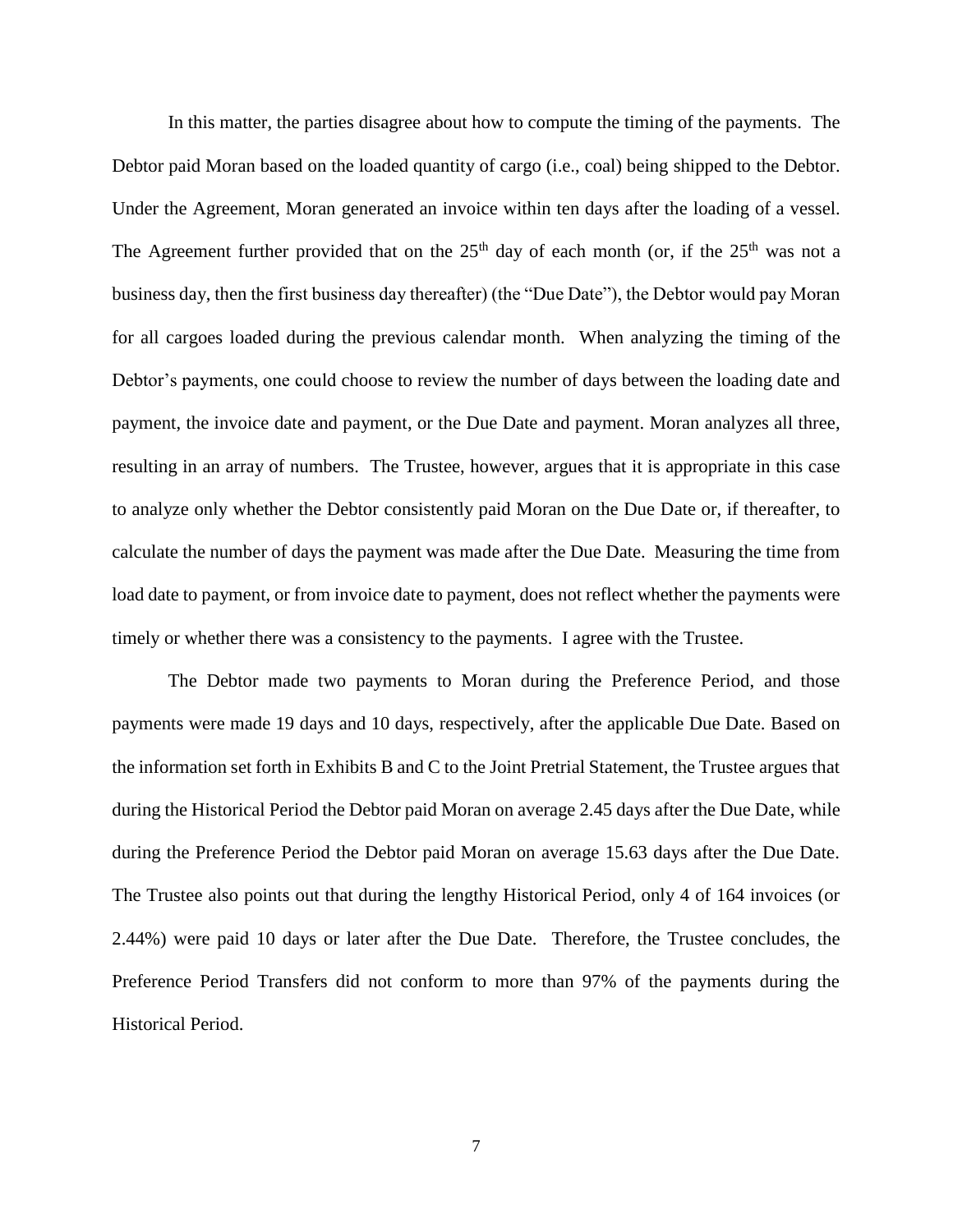Moran argues in response that during the Historical Period, payments ranged between -28 (i.e., 28 days *before* the Due Date) and 35 days after the Due Date. Therefore, the range of payments during the Preference Period (10-19 days) falls within the Historical Period range.

I recognize the importance of considering the timing of payments when analyzing an ordinary course of business defense. The Trustee's reliance on the average payment statistics are countered by Moran's reliance on the range of payment statistics.<sup>18</sup> When reviewing the parties' payment history, a late payment of 10 or 19 days, although infrequent, is not unprecedented in the parties' relationship. Moreover, the other factors to be considered in analyzing an ordinary course of business defense all fall in favor of Moran.<sup>19</sup> The amount of the Transfers fell within the range of the amount of payments made during the Historical Period. The Transfers continued the Debtor's practice of paying a number of invoices together for all cargo shipped in the previous month. The Transfers, like all payments during the Historical Period, were made by wire transfer. The parties stipulated that Moran did not take any unusual action to collect on the Preference Period Invoices, and there is no evidence that Moran did anything to gain an advantage over other creditors during the Preference Period. I conclude, under these somewhat unique circumstances,

<sup>&</sup>lt;sup>18</sup> "The Trustee's reliance on the average payment time, as is often the case with statistics, does not portray the complete picture' of the payment history." *Sass v. Vector Consulting, Inc. (In re American Home Mortgage Holdings, Inc.),* 476 B.R. 124, 138 (Bankr. D. Del. 2012) *quoting Troisio v. E.B. Eddy Forest Prods. (In re Global Tissue LLC),* 106 Fed. Appx. 99, 102 (3d Cir. 2004).

<sup>&</sup>lt;sup>19</sup> In some cases, Courts have determined that the timing of payments along with some other factor prevent application of the ordinary course of business defense. *See Forklift,* 2006 WL 2042979 (denying ordinary course of business defense based on timing of the payments and the implementation of a payment plan during the preference period), *Burtch v. Prudential Real Estate and Relocation Services, Inc. (In re AE Liquidation, Inc.),* Adv. No. 10-55543, 2013 WL 3778141 (Bankr. D. Del. Jul. 17, 2013) *aff'd in part, remanded on other grounds*, Civ. No. 13-1504, 2015 WL 5301553 (D. Del. Sept. 10, 2015) (denying ordinary course of business defense based on timing of the payments and evidence of collection activity), *Radnor Holdings,* 2009 WL 2004226 (denying ordinary course of business defense based on timing of payments and a change from payment of invoices in full during the historical period to payment of partial invoices in increments of \$5,000 during the preference period). On the facts before me, which are stipulated to in the parties' Joint Pretrial Memorandum, the difference in timing of the payments is not so great that, without more, it should preclude application of the ordinary course of business defense.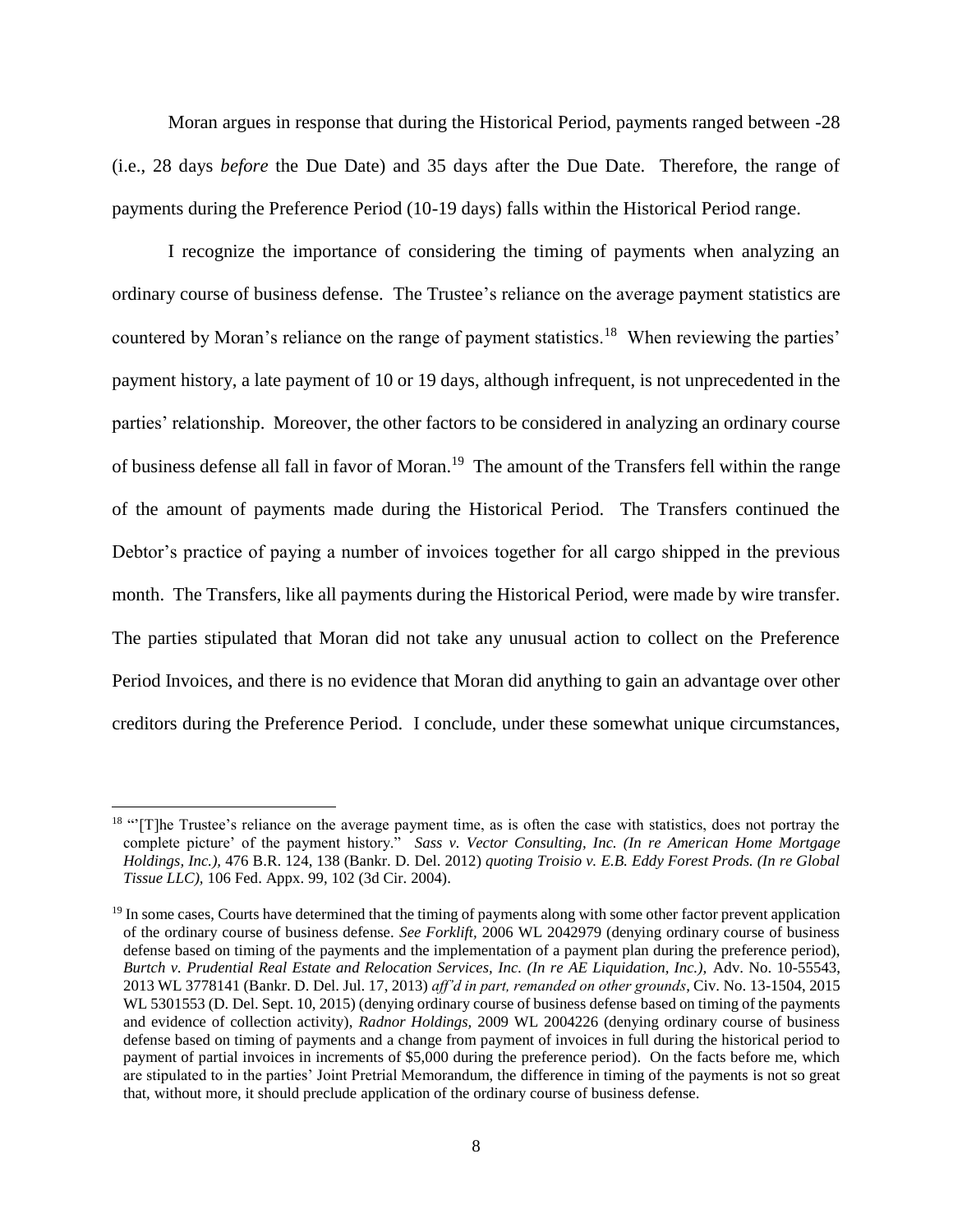that the business relationship between Moran and the Debtor falls within the type of relationship

the ordinary course of business defense is intended to protect.

The Court must be cognizant of a debtor's need to maintain constructive relationships with certain creditors. Thus, when a debtor-creditor relationship "has been cemented long before the onset of insolvency . . . we should pause and consider carefully before further impairing a creditor whose confident, consistent, ordinary extension of trade credit has given the straitened debtor a fighting chance of sidestepping bankruptcy and continuing in business."<sup>20</sup>

Accordingly, I conclude that Moran has met its burden of establishing that the ordinary

course of business defense applies to the Transfers. An appropriate order follows.

BY THE COURT:

 $\mu$ KEVIN J. CAREY

UNITED STATES BANKRUPTCY COURT

DATED: March 3, 2016

<sup>20</sup> *AE Liquidation,* 2013 WL 5488476, 3 *quoting Molded Acoustical Prods.,* 18 F.3d at 224-225. *See also Miller v. Westfield Steel, Inc. (In re Elrod Holdings Corp.),* 426 B.R. 106, 111 (Bankr. D.Del. 2010) (quoting same).